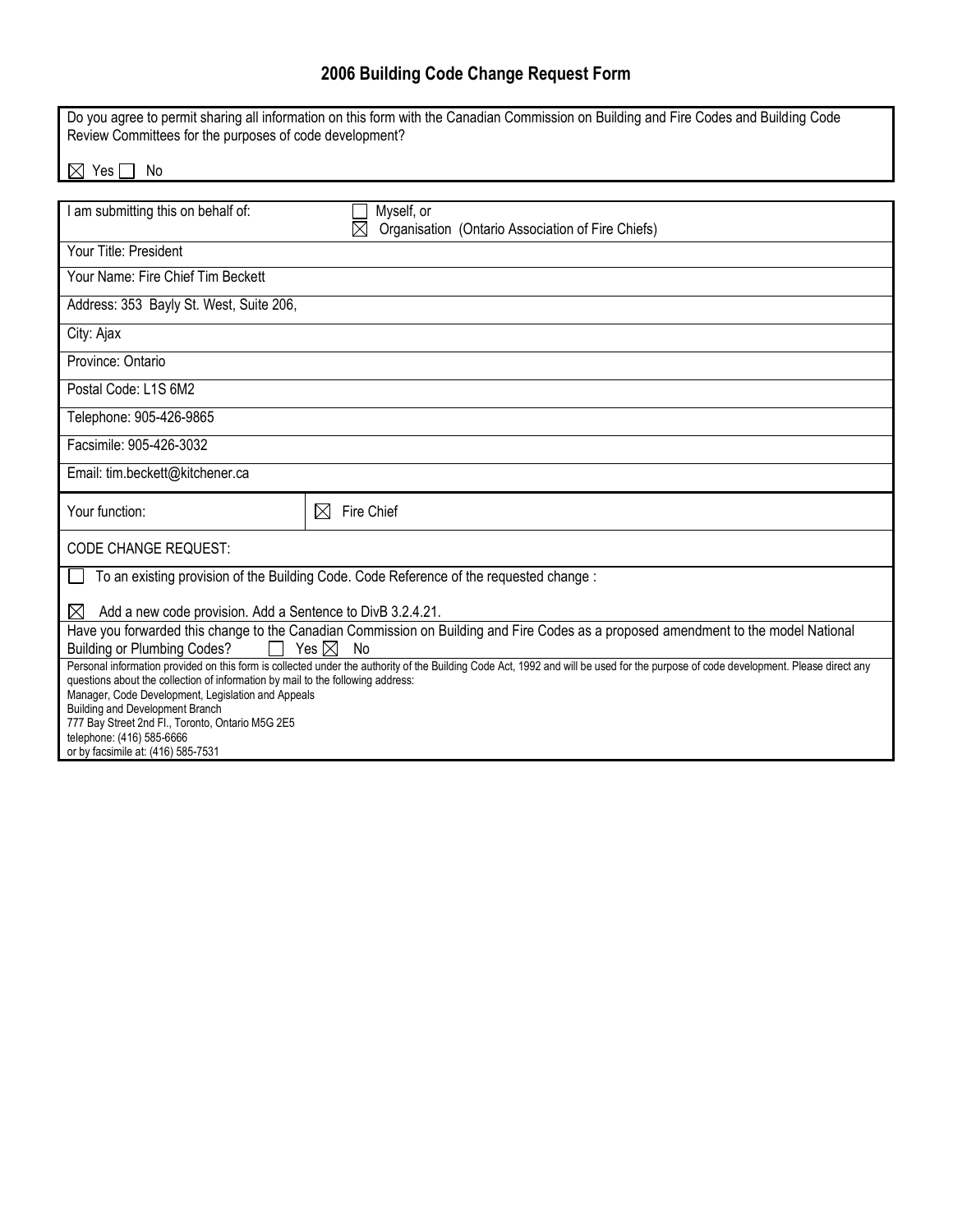| <b>Proposed Change</b>                                                                                                                                                                               |                                                                                                                                                                                                                                                                                                                                                                                                                                                                                                                                                                                                                                                                                    |
|------------------------------------------------------------------------------------------------------------------------------------------------------------------------------------------------------|------------------------------------------------------------------------------------------------------------------------------------------------------------------------------------------------------------------------------------------------------------------------------------------------------------------------------------------------------------------------------------------------------------------------------------------------------------------------------------------------------------------------------------------------------------------------------------------------------------------------------------------------------------------------------------|
| <b>REQUESTED CHANGE/ADDITION:</b><br>What wording do you propose for the change?                                                                                                                     | Add new Sentence to Div B 3.2.4.21.<br>New sentence (10)<br>Where a dwelling unit or sleeping room may be occupied by persons with<br>disabilities, a notification system that addresses the needs of the disabled<br>person, shall be installed to function as a smoke alarm in the dwelling unit<br>or sleeping room. Notification systems shall be approved by the authority<br>having jurisdiction prior to installation.                                                                                                                                                                                                                                                      |
| Problem:<br>Why should the existing provision be revised? If requesting an<br>addition to the Code, what is missing?                                                                                 | Ontario has a broad and varied population that also has equally broad<br>and varied needs. The OBC should be prepared to support the basic life<br>safety needs of these residents. We have made moves forward in terms<br>of fire alarm systems and emergency planning, but we have not<br>addressed the most fundamental location, the home.<br>The current code is only written to support able bodied persons vis a vis<br>smoke alarms, in that they require audible sound patterns.                                                                                                                                                                                          |
| Justification/Explanation:<br>How does the requested change address the problem?                                                                                                                     | The change will ensure that suitable systems are provided to alert<br>persons to fire conditions within the home or living space.                                                                                                                                                                                                                                                                                                                                                                                                                                                                                                                                                  |
| Objective(s):<br>Which of the Code's objectives does the requested change<br>address?<br>See Part 2 of Division A of the Building Code for the list of<br>objectives.                                | OS 1 An objective of this Code is to limit the probability that, as a result of<br>the design or construction of a building, a person in or adjacent to the<br>building will be exposed to an unacceptable risk of injury due to fire.<br>OS3 An objective of this Code is to limit the probability that, as a result of<br>the design or construction of the building, a person in or adjacent to the<br>building will be exposed to an unacceptable risk of injury due to hazards.<br>OP1 An objective of this Code is to limit the probability that, as a result of<br>its design or construction, a building will be exposed to an unacceptable<br>risk of damage due to fire. |
| <b>Cost/Benefit Implications:</b><br>Will the change entail any added costs?<br>Will it provide benefits that are measurable?                                                                        | Yes there will be an additional cost to the constructor. By example, new<br>visual notification systems for persons with hearing impairments can<br>range in price from \$60.00 for a single device to several hundred for a<br>complete system. However the cost is not much more than conventional<br>devices of a good quality.                                                                                                                                                                                                                                                                                                                                                 |
| <b>Enforcement Implications:</b><br>Can the requested change/addition be enforced by the<br>infrastructure available to enforce this Code? Will its enforcement<br>require an increase in resources? | The authority having jurisdiction, whether Building or Fire Departments<br>will need to review proposed installations, however this may easily be<br>accomplished within the existing plan review process.                                                                                                                                                                                                                                                                                                                                                                                                                                                                         |